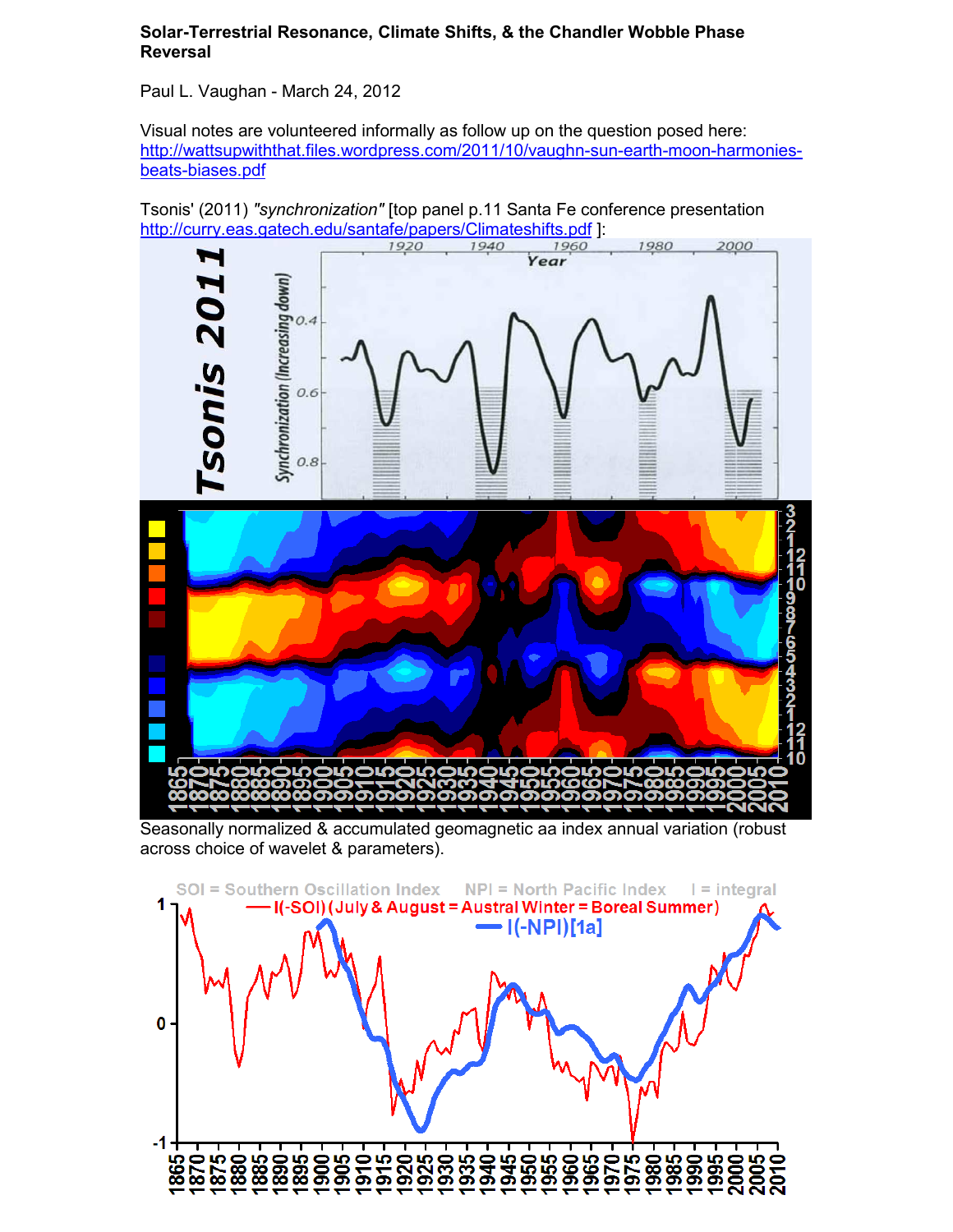Analogous pattern for sunspot numbers (appearing shifted by a quarter-cycle (3 months) within the year since the transform was computed using first differences):



Note how the solstice-crossing aligns with the endpoints of the Chandler wobble phase reversal (thick red & blue lines):



~1920-1945 was an ephemeral period of especially tight coherence between rate of change of annual length of day (LOD'), Southern Ocean SST changes, and geomagnetic aa index annual-grain interannual-extent power: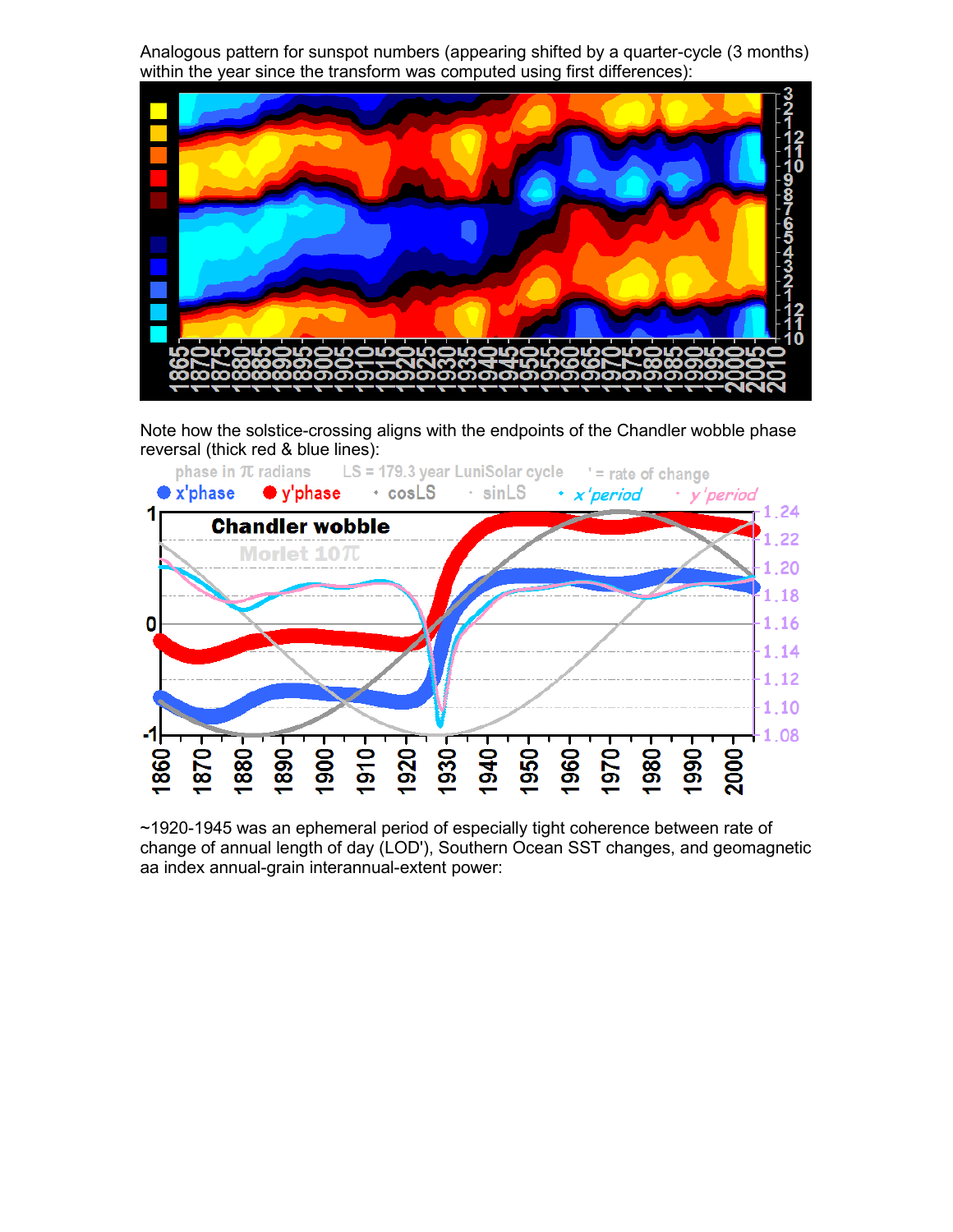

The local pattern that initially drew my attention to the Chandler Wobble phase flip:



The time of year and the distribution of continents play primary roles in the terrestrial hydrologic cycle. Bear in mind that anomalies contain higher-moment annual cycles (e.g. variance, skew, kurtosis, etc.). Contrary to popular belief, anomalies don't "remove" the annual cycle, nor are they ideal physically (since they don't optimally indicate the phase of water & related energy transfers).